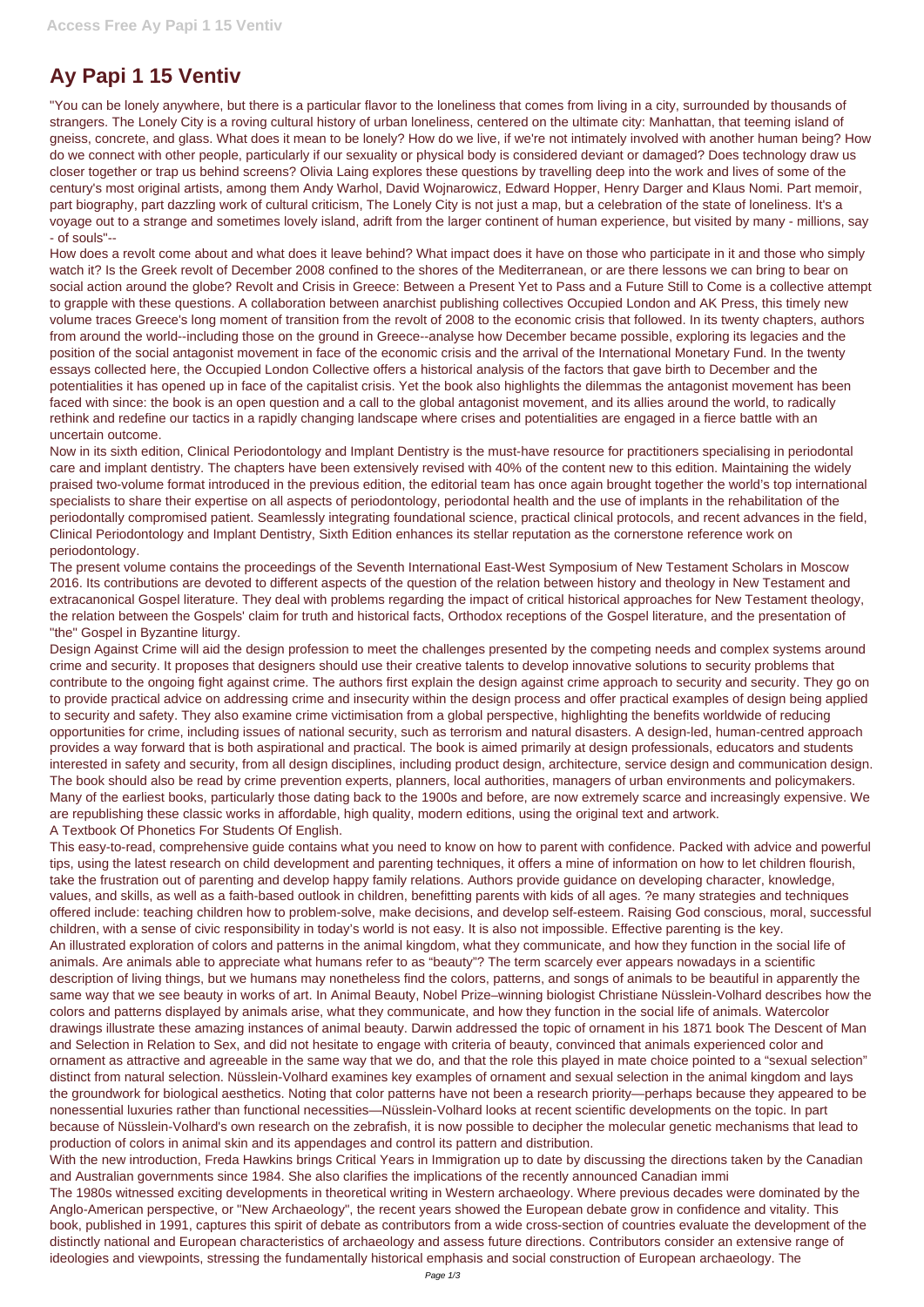development of archaeological theory is traced, with specific emphasis on factors which differ from country to country. Ultimately, it argues that the most active response to archaeology is to celebrate theory within a constantly critical mode. A great insight into the development of theory.

This book is about my Parkinson's, my family, and my friends. I have expressed myself through the words I have in this book. I have enjoyed writing it for the past years and I hope you'll enjoy reading it too.

This third edition of Understanding Human Rights has been elaborated by the European Training and Research Center for Human Rights and Democracy (ETC) in Graz, originally for the Human Security Network (HSN) at the initiative of the Austrian Ministry for Foreign Affairs. The objective is to assist human rights education efforts worldwide. The book's thematic modules on selected human rights issues cover topics such as: the prohibition of torture, freedom from poverty, human rights of women and children, human rights in armed conflict, freedom of expression, and democracy. New to this updated edition are chapters reflecting current trends in human rights, including new modules on privacy (such as challenges posed by Internet use), minority rights, and the right to asylum. Translations of the earlier editions already exist in 15 languages, among them all the official United Nations languages. Understanding Human Rights has become a basic text for human rights education and training in different countries, on different levels, and for different audiences, from university lectures in China to NGO training in Mali to police training in Kosovo.

Exploring practices in the family, school, the workplace, this book investigates the varied ways people choose to address one another. Throughout the world, governments and intergovernmental organizations, such as the International Organization for Migration are developing new approaches aimed at renewing migration policy-making. This book, now in paperback, critically analyzes the actors, discourses and practices of migration management.

"Twenty years after publication, Urban Fortunes remains the best book on urban sociology around. Starting from a political economy analysis, Logan and Molotch develop a picture of the formative processes creating the contemporary American city while managing to avoid the pitfalls of determinism."—Susan Fainstein, Harvard University

In 2016, the International Organization for Migration (IOM) became part of the United Nations. With 173 member states and more than 400 field offices, the IOM—the new 'UN migration agency'—plays a key role in migration governance. The contributors in this volume provide an in-depth and comprehensive insight into the IOM, its transformation, current structure and projects, as well as its capacity, self-understanding and political agenda.

Existing narratives about how we should organize are built upon, and reinforce, a concept of 'good management' derived from what is assumed to be a fundamental need to increase efficiency. But this assumption is based on a presentist, monocultural, and generally limited view of management's past. A New History of Management disputes these foundations. By reassessing conventional perspectives on past management theories and providing a new critical outline of present-day management, it highlights alternative conceptions of 'good management' focused on ethical aims, sustainability, and alternative views of good practice. From this new historical perspective, existing assumptions can be countered and simplistic views disputed, offering a platform from which graduate students, researchers and reflective practitioners can develop alternative approaches for managing and organizing in the twenty-first century.

## Crisis-scapesAthens and BeyondThe City at a Time of Crisis

The aim of this dictionary is to assist the student or traveler in expanding his or her knowledge of the language and culture of Georgia. Contents - \* introduction to basic grammar; \* pronunciation guide; \* Georgian alphabet; \* Georgian to English and English to Georgian dictionary; \* Georgian Phrasebook, including all topics a visitor to Georgia needs to know, including time of day, dates, transportation, money, communication services, and much more; \* maps.

Once upon a time there was a king, and the king commissioned his favorite wizard to create a magic mirror. This mirror didn't show you your reflection. It showed you your soul—it showed you who you really were. The wizard couldn't look at it without turning away. The king couldn't look at it. The courtiers couldn't look at it. A chestful of treasure was offered to anyone who could look at it for sixty seconds without turning away. And no one could. The Zone of Interest is a love story with a violently unromantic setting. Can love survive the mirror? Can we even meet each other's eye, after we have seen who we really are? Powered by both wit and compassion, and in characteristically vivid prose, Martin Amis's unforgettable new novel excavates the depths and contradictions of the human soul.

A serious challenge for professionals involved in the conservation of cultural heritage sites in tropical environments is the biodeterioration of stone. This volume discusses the types and causes of stone biodeterioration in hot and humid climates, preventative and remedial methods, selection of chemical treatments, the status of current research, and areas for further investigation.

Provocative polemic on digital media; Features foreword by Martin Scorsese, extract overleaf; It is estimated that about one and a half billion hours of moving images were produced in 1999, twice as many as a decade before. If that rate of growth continues, one hundred billion hours of moving images will be made in the year 2025. In 1895 there was just above forty minutes of moving images to be seen, and most of them are now preserved. Today, for every film made, thousands of them disappear forever without leaving a trace. Meanwhile, public and private institutions are struggling to save the film heritage with largely insufficient resources and ever increasing pressures from the commercial world. Are they wasting their time? Is the much feared and much touted Death of Cinema already occurring before our eyes? Is digital technology the solution to the problem, or just another illusion promoted by the industry? In a provocative essay designed as a collection of aphorisms and letters, the author brings an impassioned scrutiny to bear on these issues with a critique of film preservation, an indictiment of the crimes perpetuated in its name, and a proposal to give a new analytical framework to a major cultural phenomenon of our time. ?Since the introduction of coronary angiography, a key technique in understanding coronary artery disease, a number of paradigms regarding its study and interpretation have taken place. Following an emphasis on improved angiographic and subsequent intracoronary imaging techniques, functional assessment of coronary circulation has demonstrated to have major implications for diagnosis and treatment of coronary artery disease. Fractional flow reserve, a pressure derived index of stenosis severity, constitutes the best example of the current importance of physiological assessment in clinical practice. However, the acceptance of FFR by cardiologists contrasts with important voids in knowledge on the basic principles of coronary physiology and of other available techniques that, as an alternative to FFR, allow a more comprehensive assessment of coronary circulation. This is particularly noticeable in the assessment of microcirculation, an unavoidable compartment of coronary circulation that is frequently affected in acute coronary syndromes of in the presence of cardiovascular risk factors or non-coronary heart disease. A deeper understanding of the relationship between epicardial vessel and microcirculatory involvement has started with the advent Page 2/3